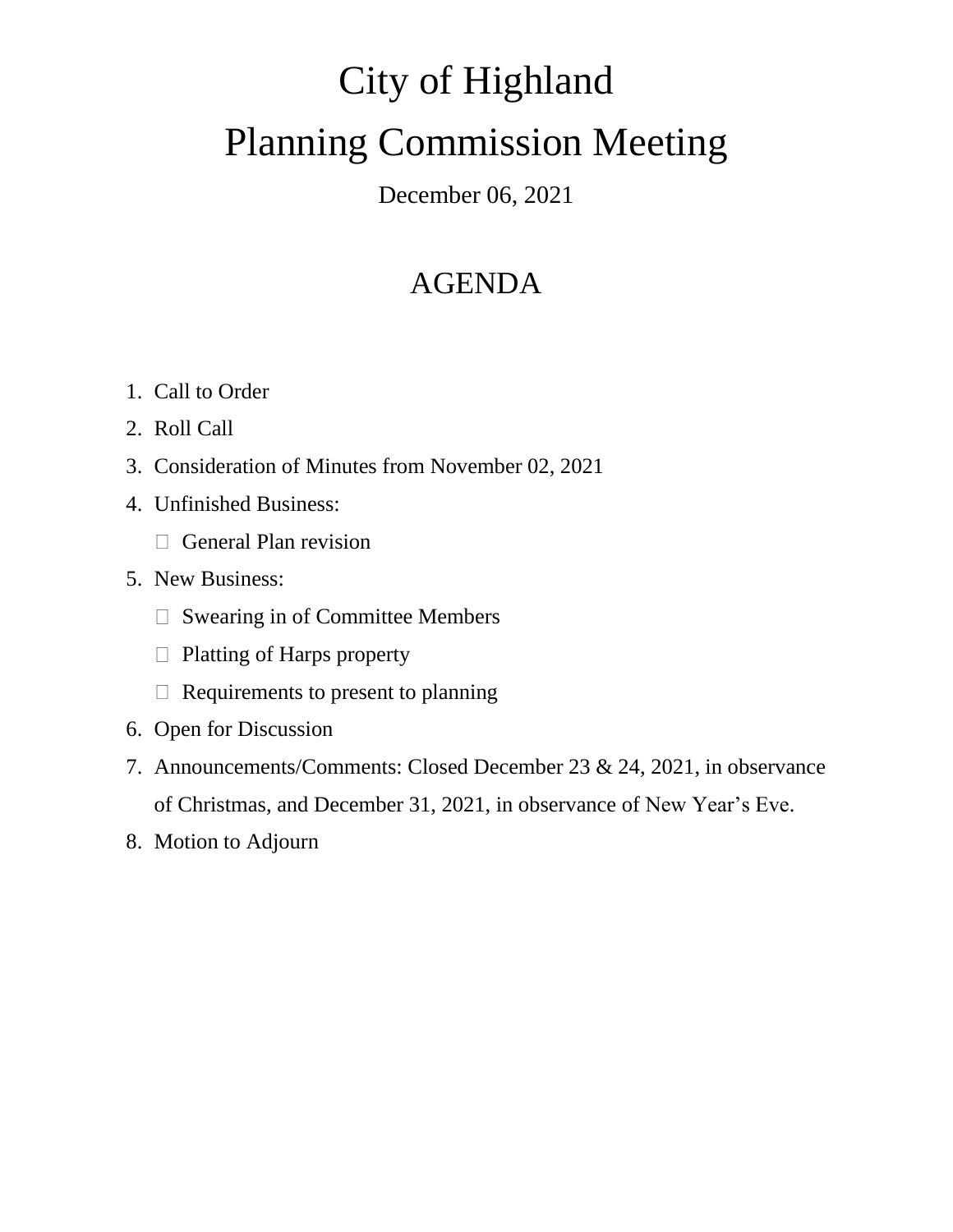### **CITY OF HIGHLAND PLANNING COMMISSION MEETING November 02, 2021**

 The regular meeting of the Planning and Zoning Commission for Tuesday, November 02, 2021, was called to order at 5:34 pm by Chairperson Kenneth Massey. During roll call the following Commissioners answered to their names: Tim Evans, Roy Johnson, and Larry Allen. Also present were Clerk Edith Elliott, Mary Wiles Recorder/Treasurer, and guest Ramona Lindley. Commissioner Michael Burton, Commissioner Ryan Lamb, and Commissioner Jeff Kamps were absent.

#### **Consideration of October 05, 2021, Minutes:**

 Chairperson Massey asked for approval of the October 05, 2021, minutes. Commissioner Johnson made a motion to accept the minutes, which was seconded by Commissioner Allen. Minutes were passed and accepted with a roll call vote as follows: Johnson: Y/ Evans: Y/ Allen: Y/ Massey: Y

Votes to accept and approve: **4 Yea's, 0 Nay's, 3 Absent**

#### **Old Business**

 The revision of the General Plan was discussed among present members. Commissioner Allen expressed further concern over the revision.

#### **New Business**

 Commissioner Allen and Commissioner Evans both agreed to reappointment when asked. Commissioner Burton agreed for reappointment after being asked by Mayor Truitt during a phone call. Ramona Lindley was in attendance to express her interest in serving on the committee. Chairperson Massey will make his nominations and present a letter to Mayor Russell Truitt.

#### **Discussion**

 Commissioner Allen expressed further concern over the revision. Commissioner Evans made a motion to table the revision as a guest was present and make the December 07, 2021, meeting a working meeting. Commissioner Johnson seconded the motion. On a call to pass the votes were: Evans: Y/ Johnson: Y/ Allen: N/ Massey: Y

Votes to accept pass tabling: **3 Yea's, 1 Nay, 3 Absent**

 Commissioner Evans requested of Clerk Elliott to make notations of the most common unclear sections of the General Plan as this will help navigate the order in which the General Plan will be addressed and revised. Also requested was a document to be created listing all the information and requirements needed by an individual or business when presenting to the committee.

#### **Announcements:**

Highland City Hall will be closed November 11, 2021, in observance of Veterans Day and November 25 & 26, 2021, in observance of Thanksgiving.

Motion to adjourn made by Commissioner Evans and seconded by Commissioner Johnson. Meeting adjourned at 6:21 pm. Submitted by City Clerk, Edith Elliott

| Passed and Approved This | Day Of | 2021. |
|--------------------------|--------|-------|
| Minutes approved by:     |        |       |

\_\_\_\_\_\_\_\_\_\_\_\_\_\_\_\_\_\_\_\_\_\_\_\_\_\_\_\_\_ \_\_\_\_\_\_\_\_\_\_\_\_\_\_\_\_\_\_\_\_\_\_\_\_\_\_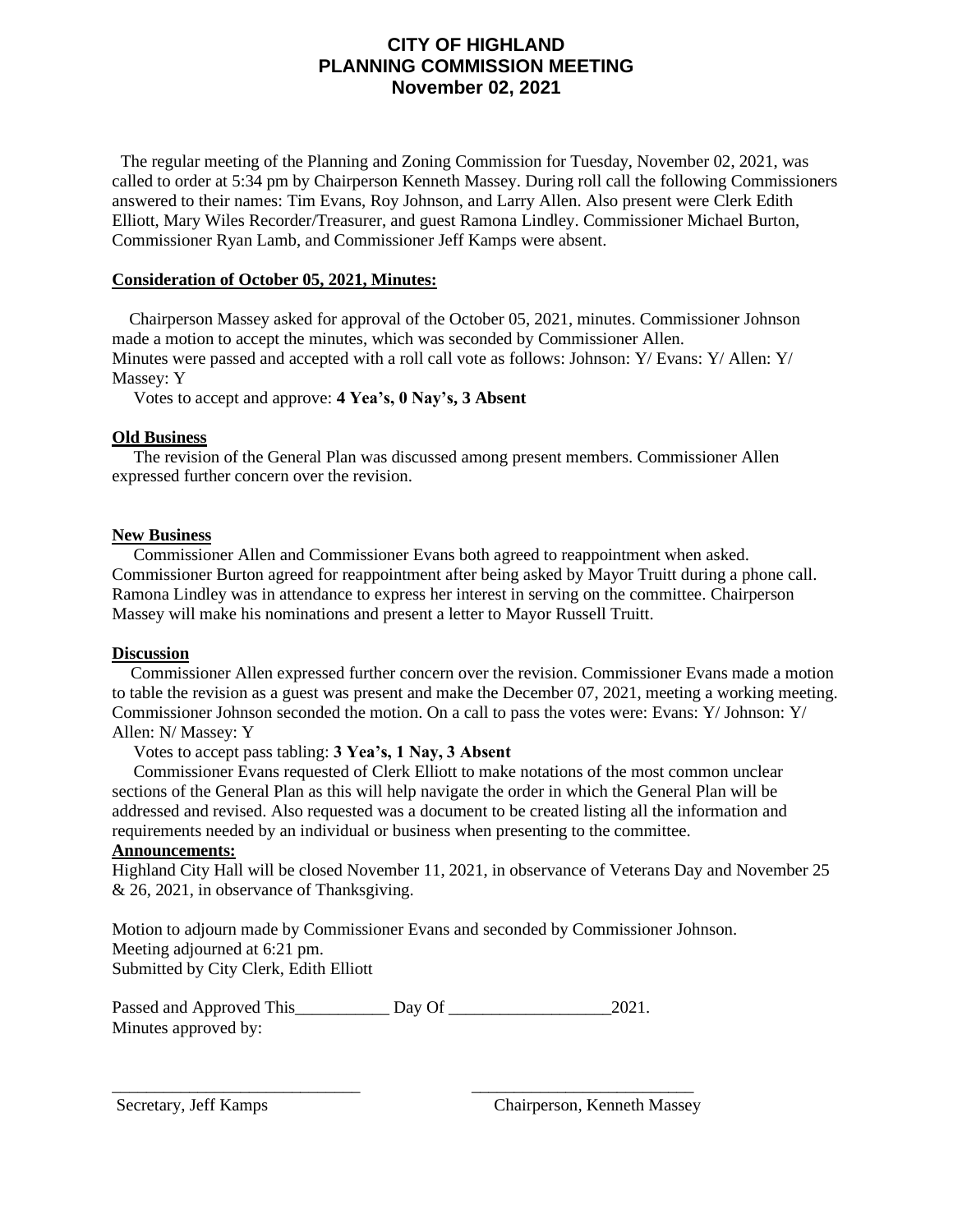November 4, 2021

Kenneth Massey Chairman, Highland Planning and Zoning Commission Highland, AR

Mayor Russell Truitt City of Highland 1662 Hwy 62/412 Highland, AR 72542

Mayor Truitt,

 The following members of the Planning Commission and Board of Adjustments have agreed, if appointed, to serve another term on the Planning Commission and Board of Adjustments:

| Michael Burton | Term expires: 11-2021 |
|----------------|-----------------------|
| Tim Evans      | Term expires: 11-2021 |
| Larry Allen    | Term expires: 11-2021 |

 Another citizen of Highland, Ramona Fedderly, attended the last meeting and presented interest in serving on the Planning Commission and Board of Adjustment.

 It is by the suggestion of this Commission that Mrs. Fedderly be appointed and replace Mr. Allen beginning December 07, 2021.

Respectfully,

Kenneth Massey Chairman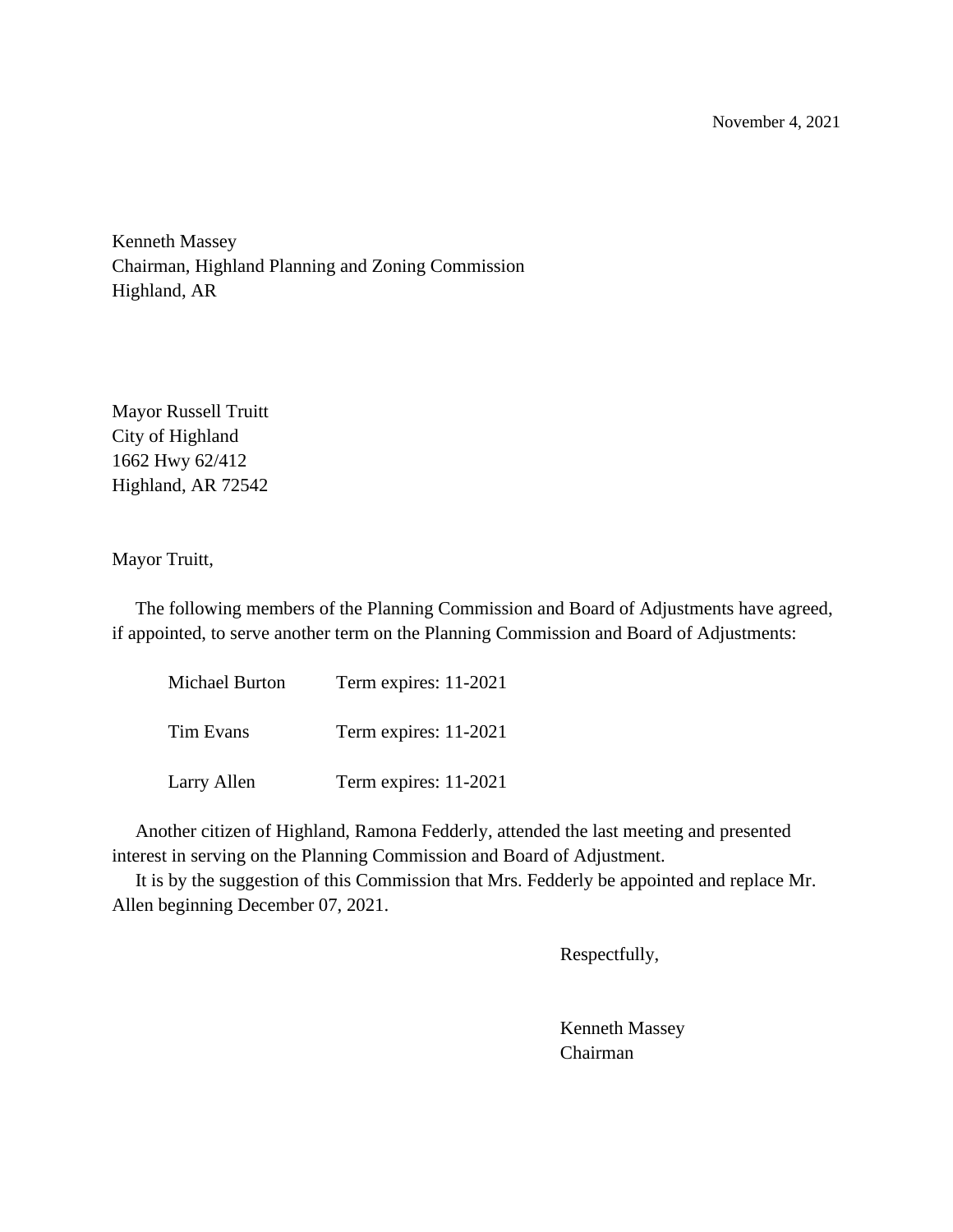